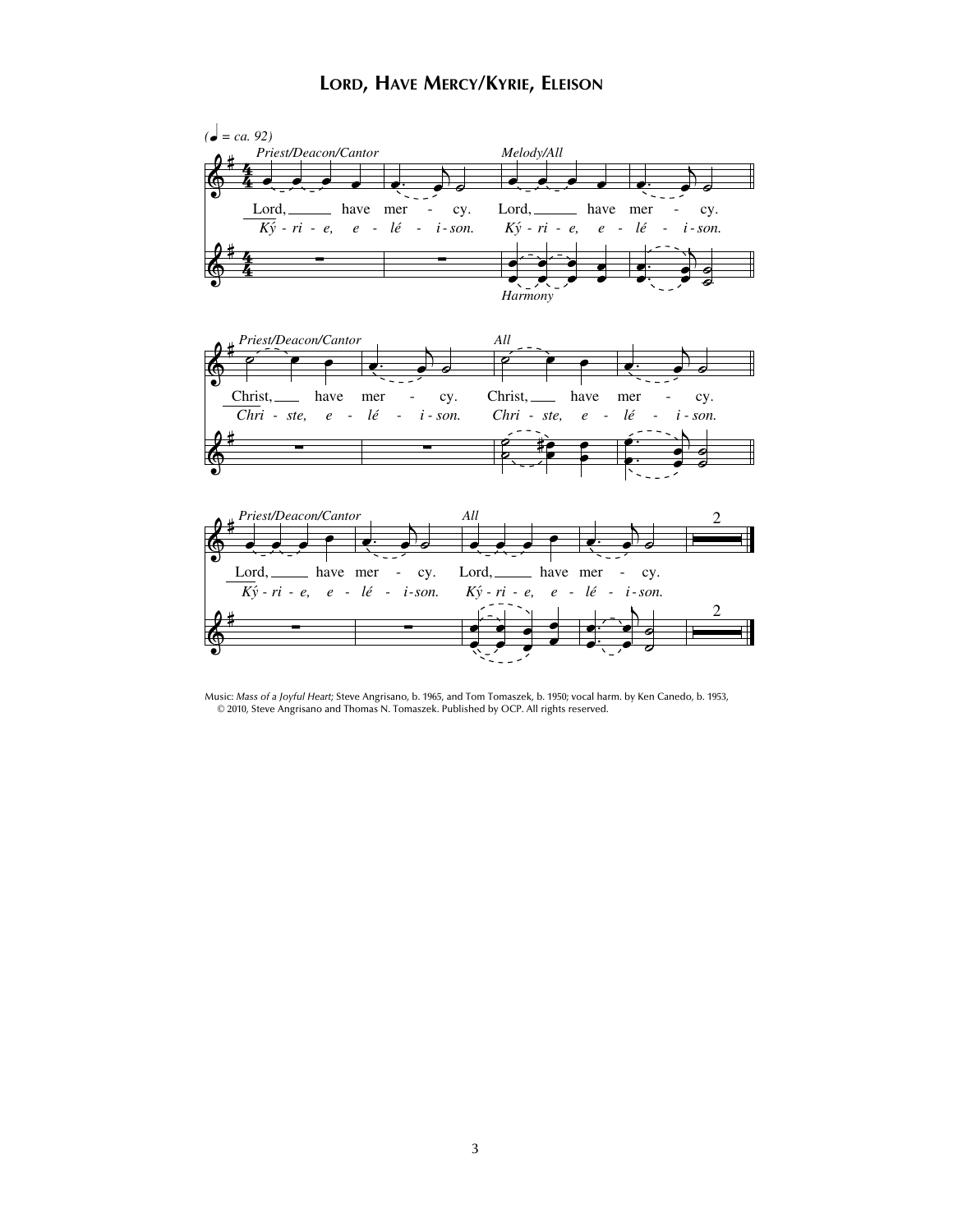

Note: Glory to God can be sung through-composed, beginning and ending with Refrain.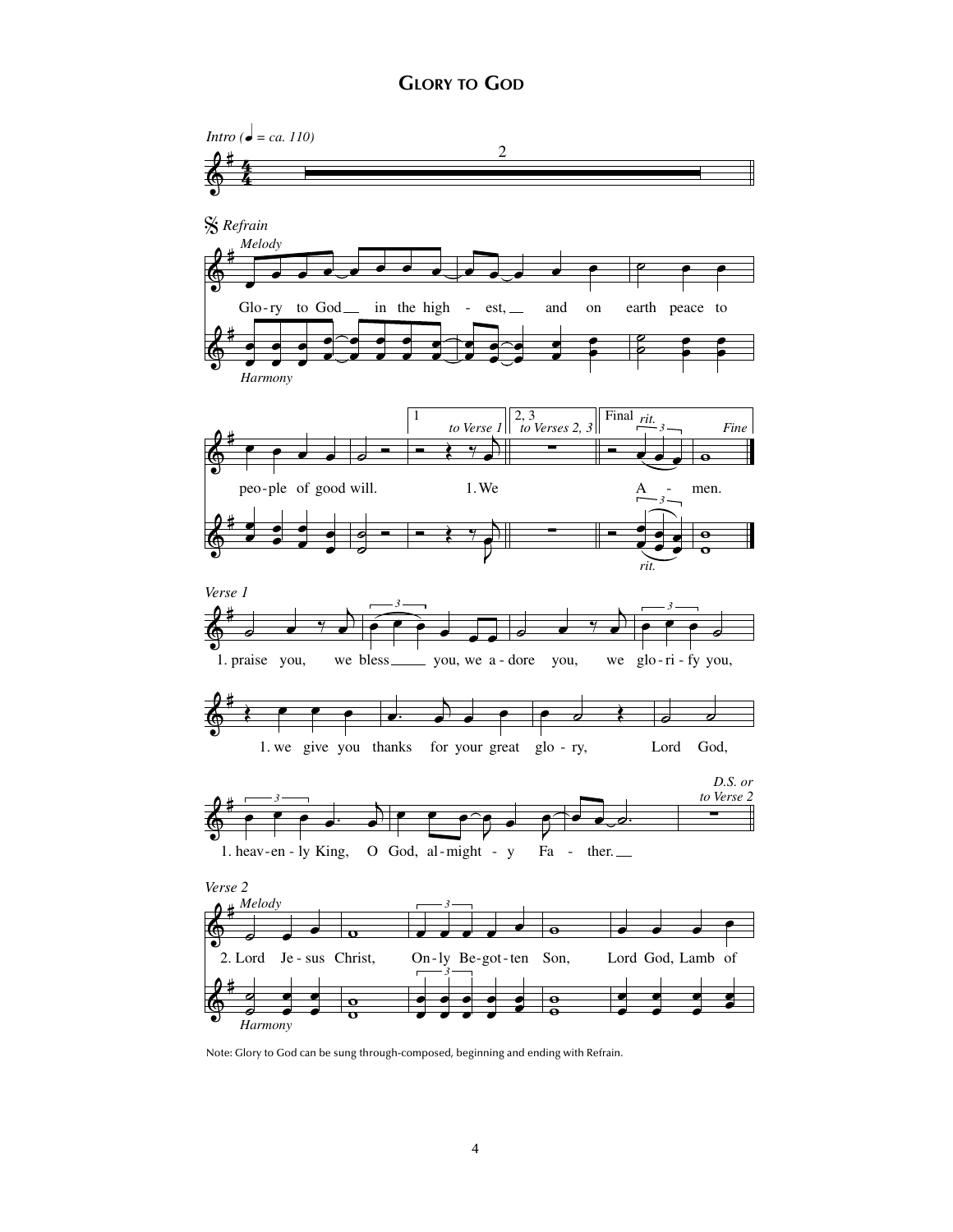







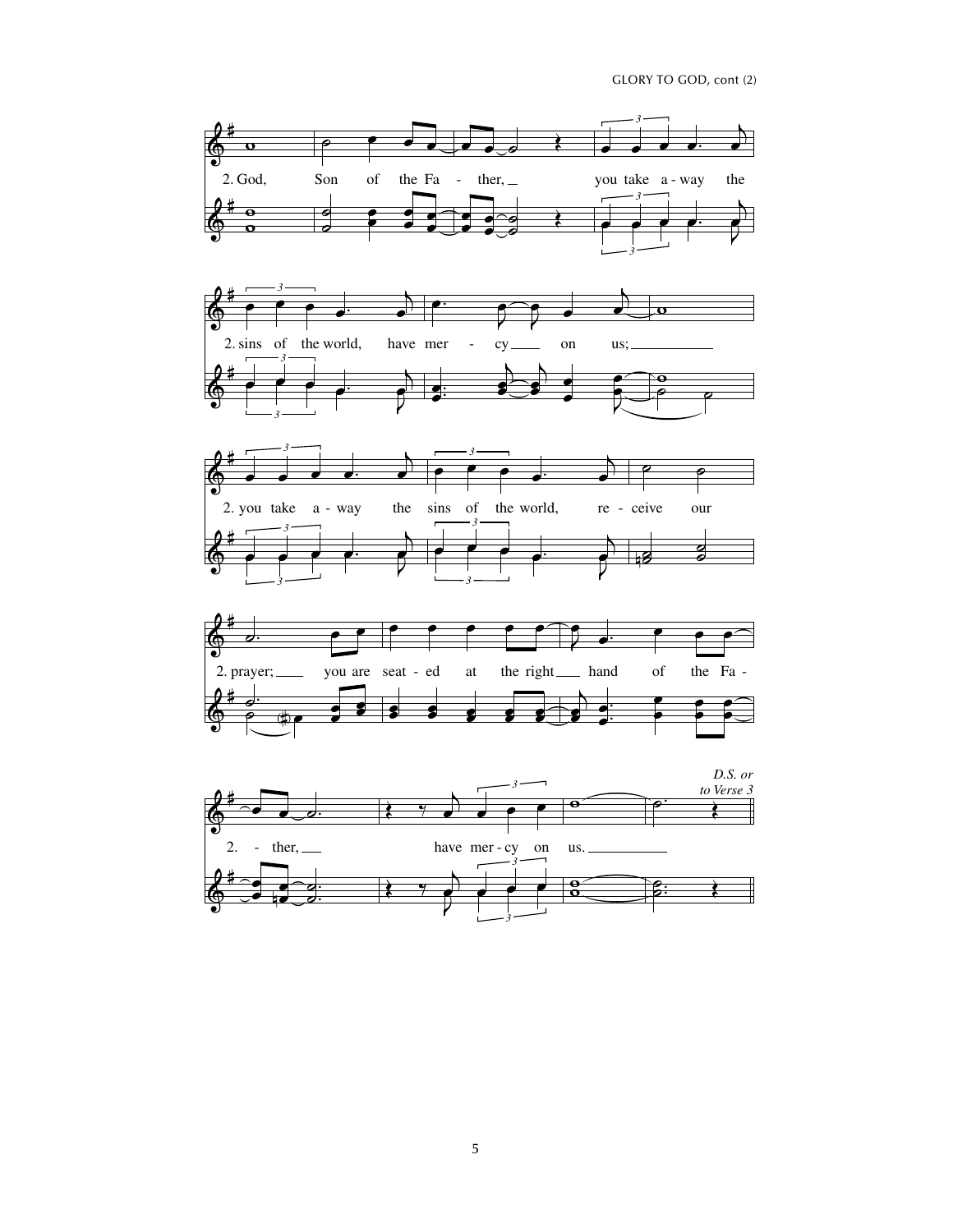GLORY TO GOD, cont (3)



Text © 2010, ICEL. All rights reserved. Used with permission.

Music: *Mass of a Joyful Heart;* Steve Angrisano, b. 1965, and Tom Tomaszek, b. 1950; vocal harm. by Ken Canedo, b. 1953, © 1997, 2010, Steve Angrisano and Thomas N. Tomaszek. Published by OCP. All rights reserved.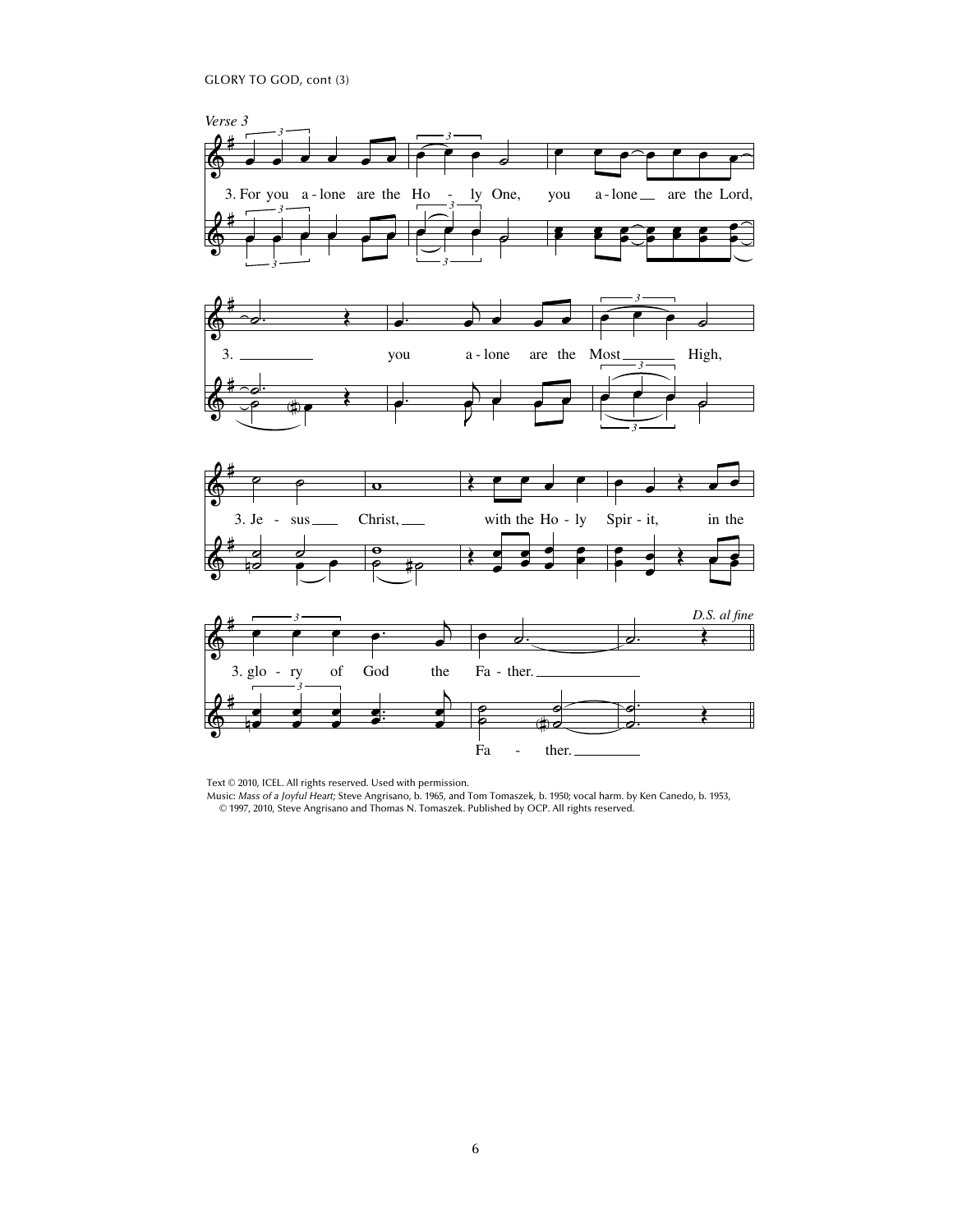## **ALLELUIA**

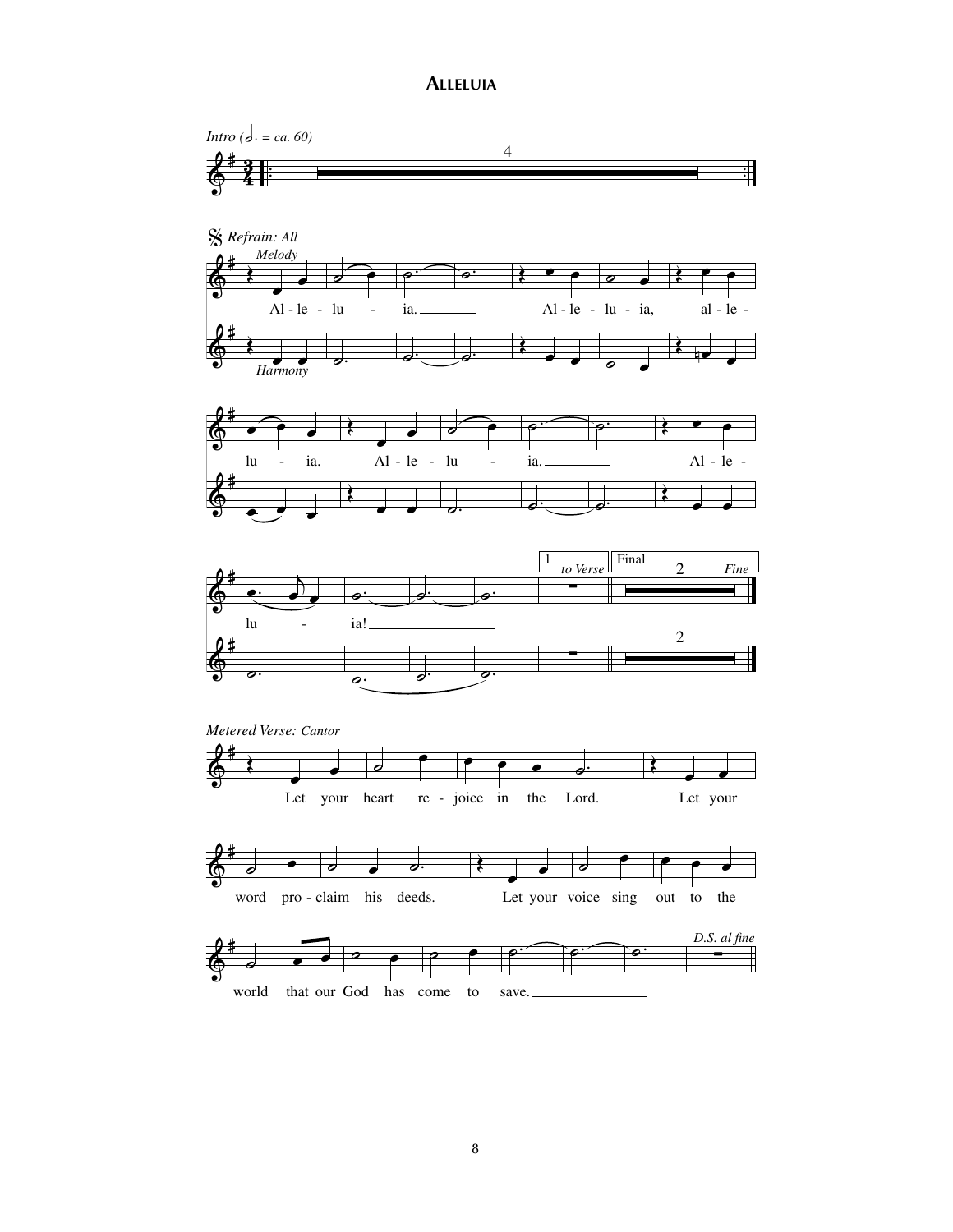

\*Most Gospel verses from the *Lectionary* can be sung using the chanting tone.

Text: Metered verse, Steve Angrisano, b. 1965, © 1997, Steve Angrisano. Published by OCP. All rights reserved.

Chanted verse © 1970, 1997, 1998, ICEL. All rights reserved. Used with permission. Music: *Mass of a Joyful Heart;* refrain and metered verse, Steve Angrisano; chanted verse, Tom Tomaszek, b. 1950; vocal harm. by Ken Canedo, b. 1953, © 1997, 2010, Steve Angrisano and Thomas T. Tomaszek. Published by OCP. All rights reserved.

9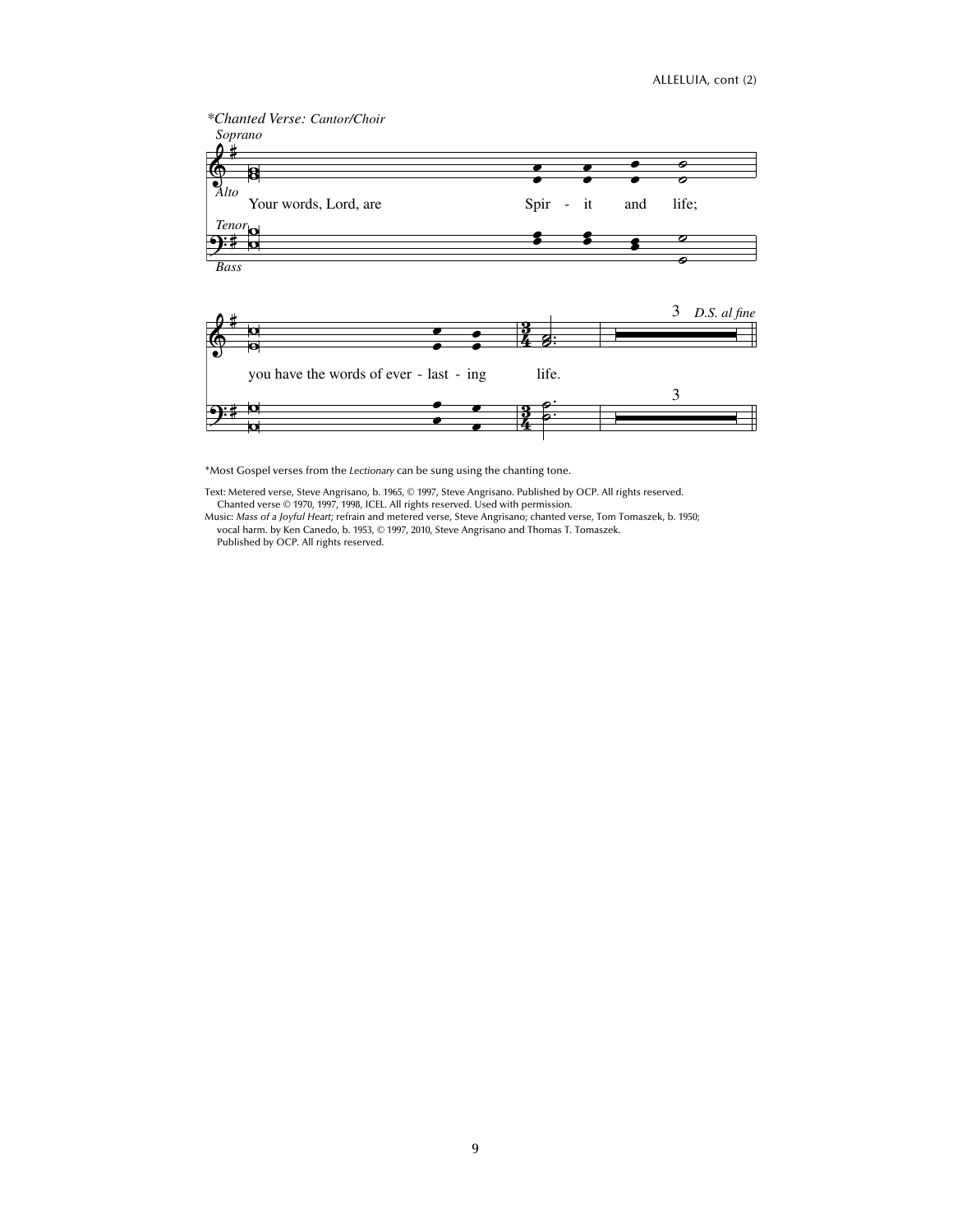## **LENTEN GOSPEL ACCLAMATION**



*Refrain:* ( $\bullet$  *= ca. 60) 1st time: Cantor, All repeat; thereafter: All* 

\*Most Gospel verses from the *Lectionary* can be sung using the chanting tone.

Text © 1970, 1997, 1998, ICEL. All rights reserved. Used with permission.

Music: *Mass of a Joyful Heart;* Steve Angrisano, b. 1965, and Tom Tomaszek, b. 1950; vocal harm. by Ken Canedo, b. 1953,

© 2010, Steve Angrisano and Thomas N. Tomaszek. Published by OCP. All rights reserved.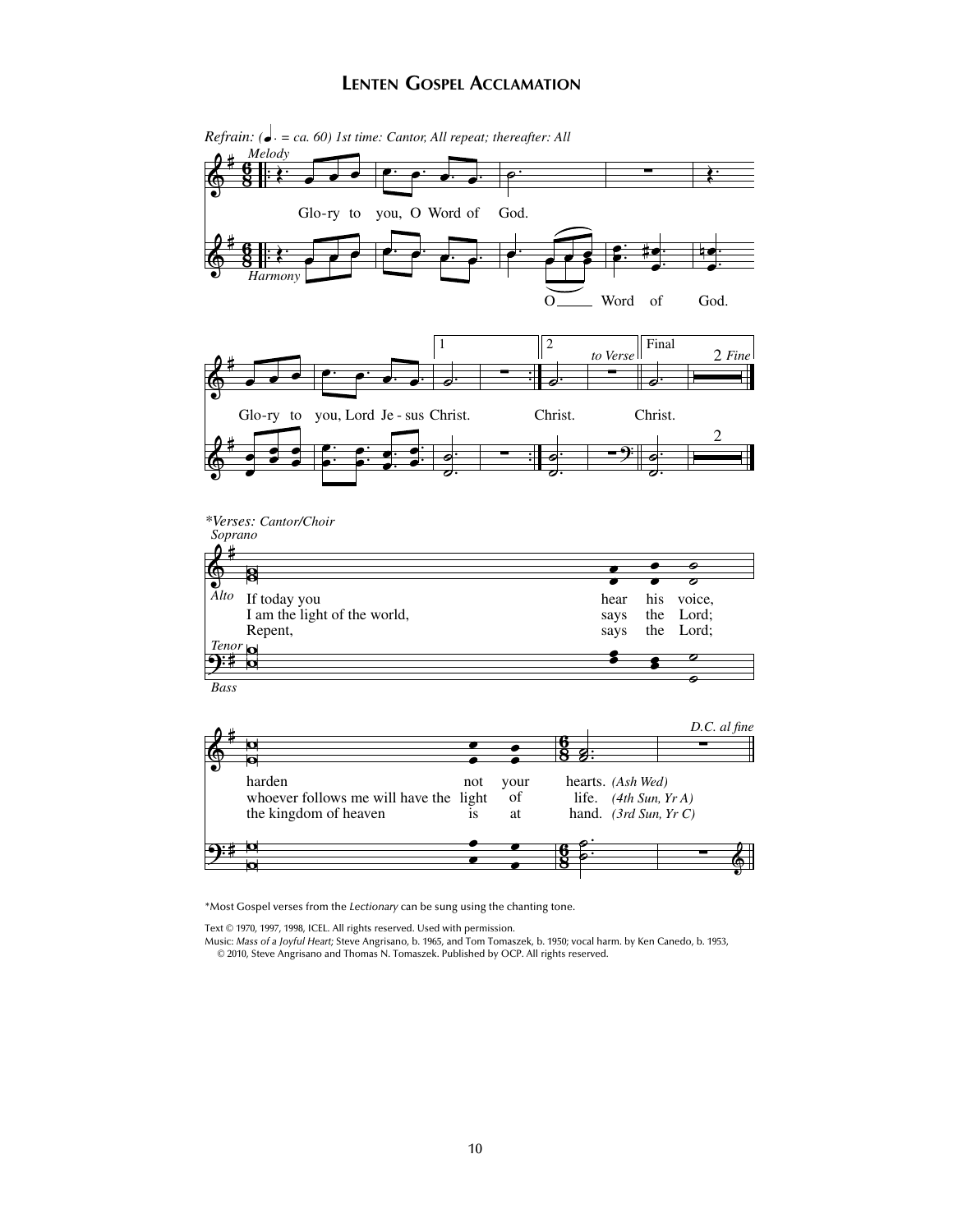













Text © 2010, ICEL. All rights reserved. Used with permission. Music: *Mass of a Joyful Heart;* Steve Angrisano, b. 1965, and Tom Tomaszek, b. 1950; vocal harm. by Ken Canedo, b. 1953, © 1997, 2010, Steve Angrisano and Thomas N. Tomaszek. Published by OCP. All rights reserved.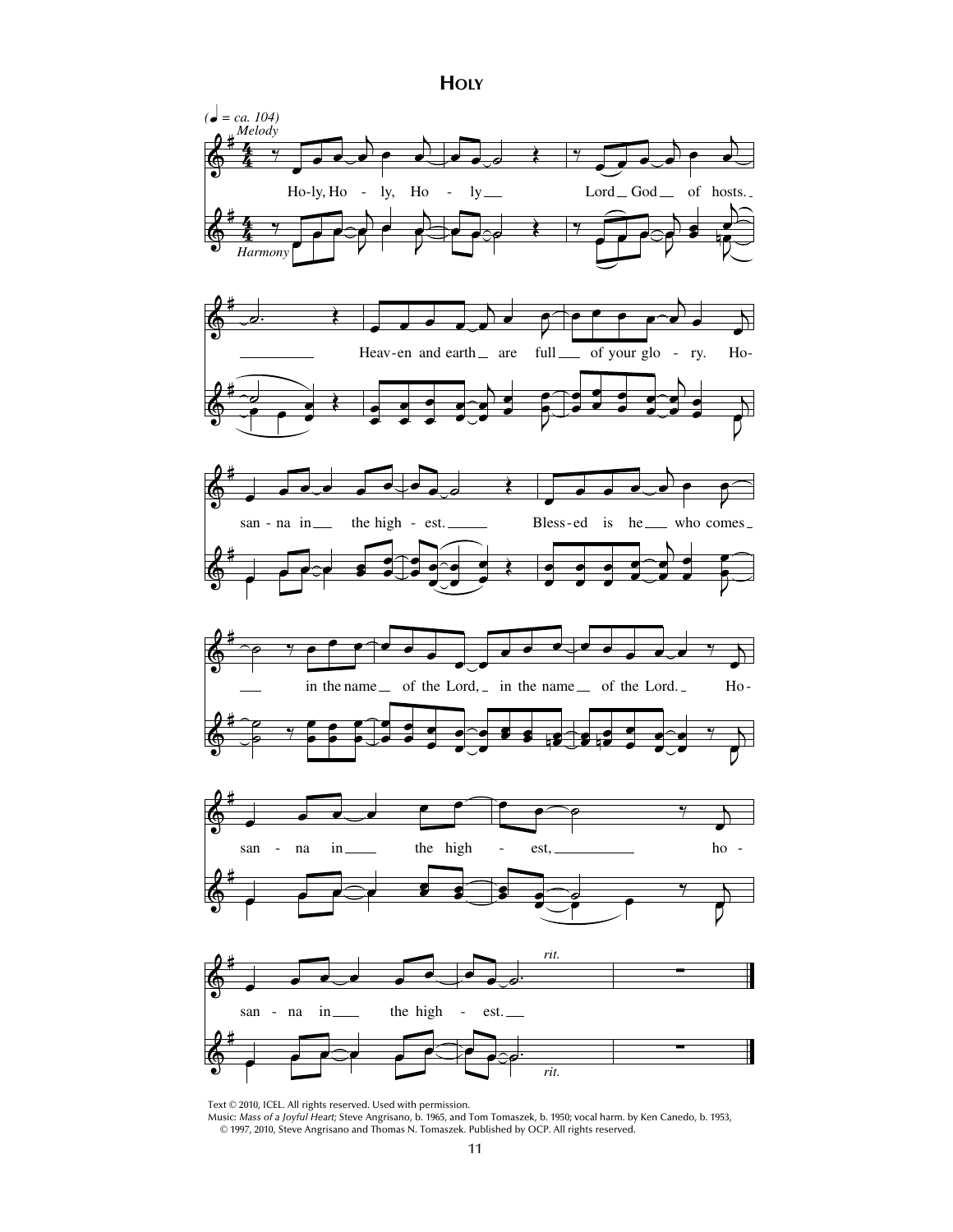

Text © 2010, ICEL. All rights reserved. Used with permission.

Music: *Mass of a Joyful Heart;* Steve Angrisano, b. 1965, and Tom Tomaszek, b. 1950; vocal harm. by Ken Canedo, b. 1953, © 2010, Steve Angrisano and Thomas N. Tomaszek. Published by OCP. All rights reserved.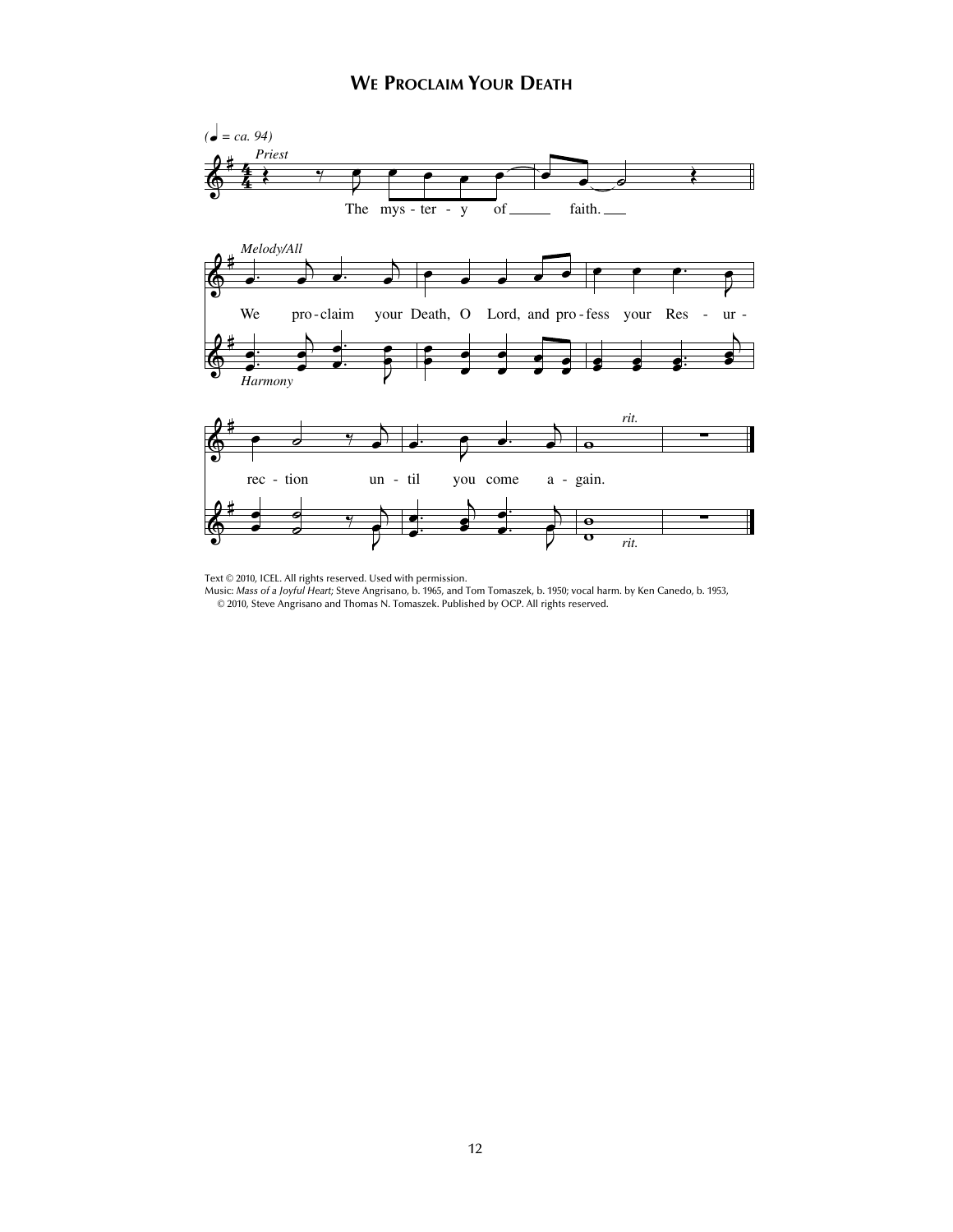

Text © 2010, ICEL. All rights reserved. Used with permission.<br>Music: *Mass of a Joyful Heart;* Steve Angrisano, b. 1965, and Tom Tomaszek, b. 1950; vocal harm. by Ken Canedo, b. 1953, © 2010, Steve Angrisano and Thomas N. Tomaszek. Published by OCP. All rights reserved.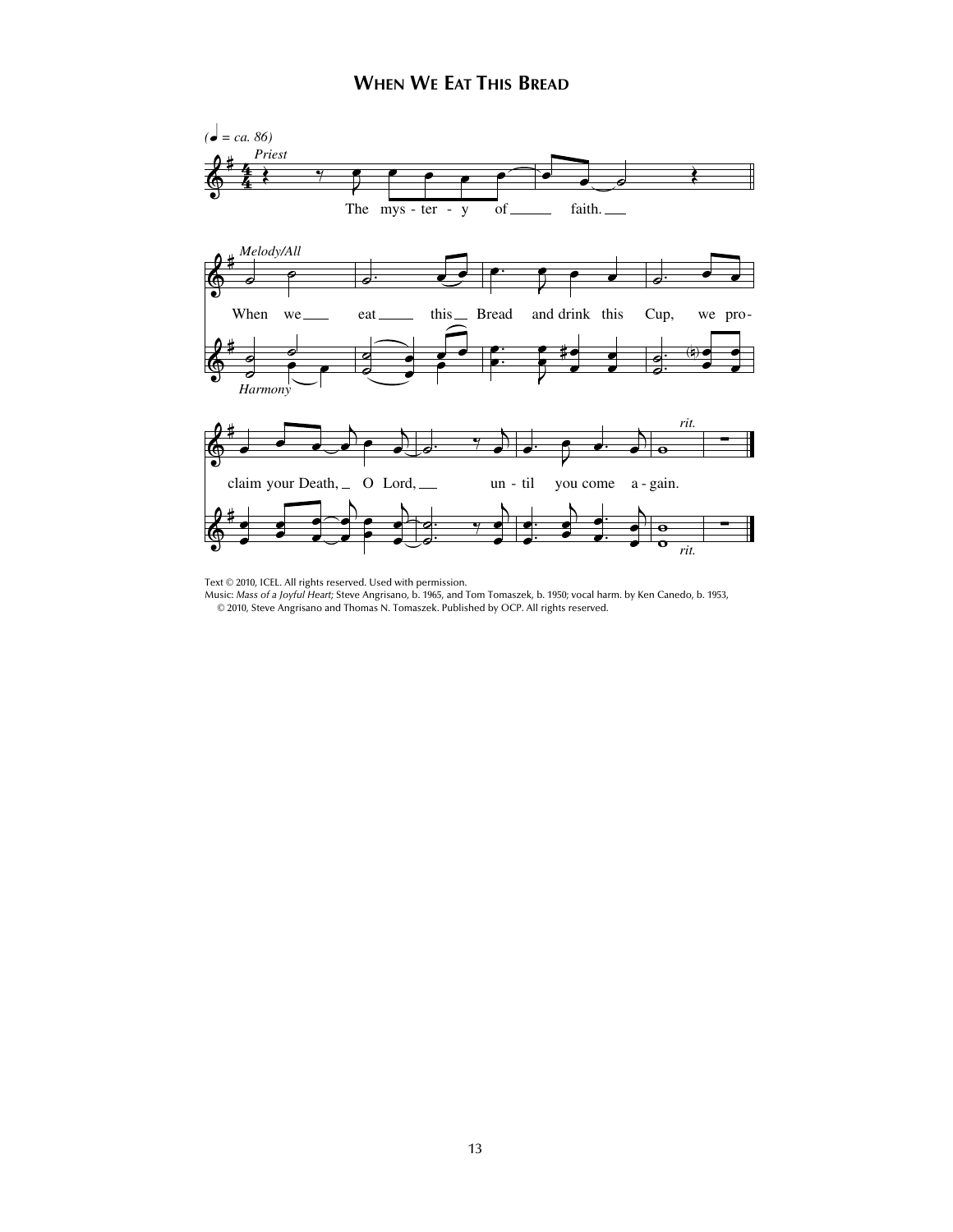

Text © 2010, ICEL. All rights reserved. Used with permission.<br>Music: *Mass of a Joyful Heart;* Steve Angrisano, b. 1965, and Tom Tomaszek, b. 1950; vocal harm. by Ken Canedo, b. 1953, © 2010, Steve Angrisano and Thomas N. Tomaszek. Published by OCP. All rights reserved.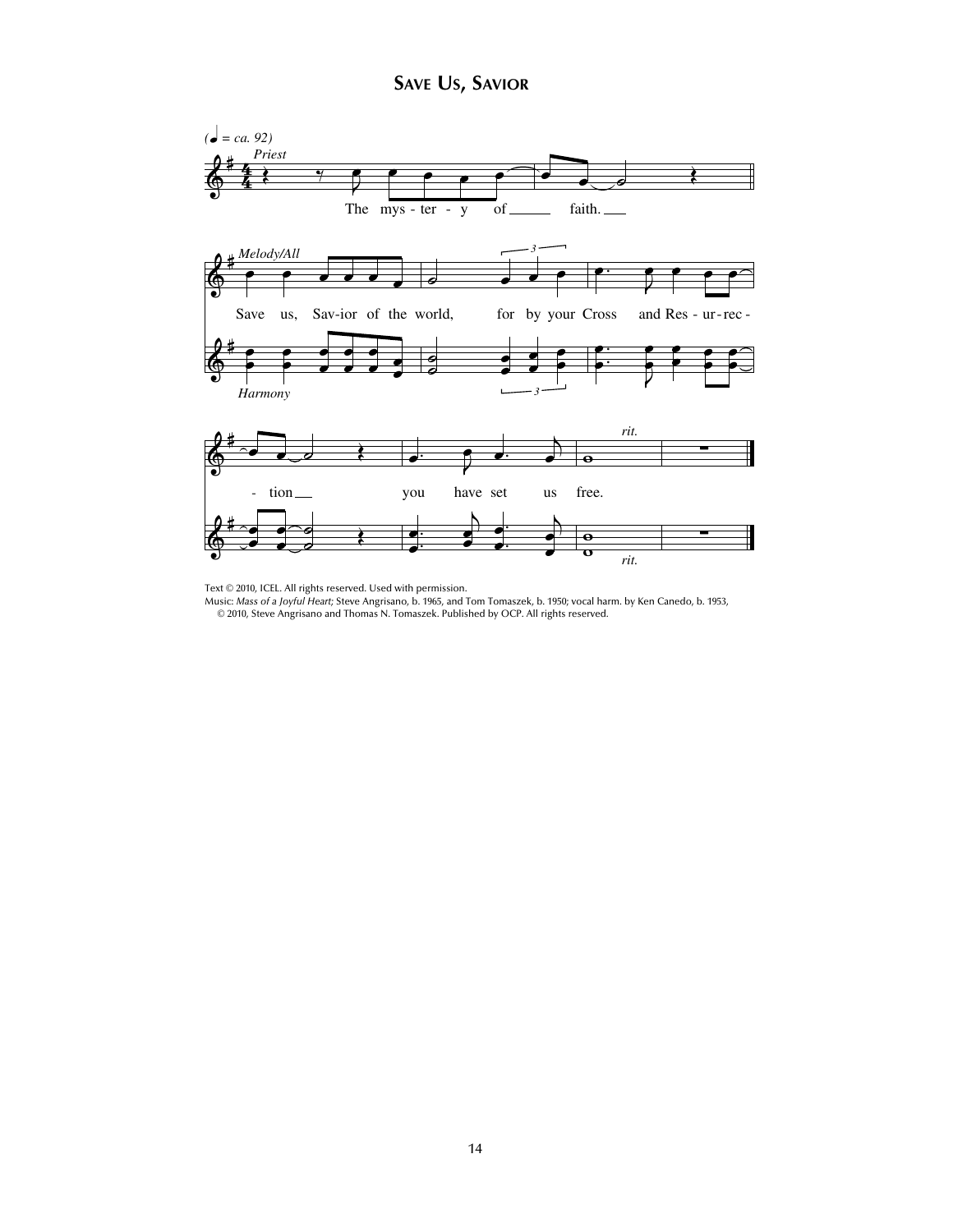**AMEN**



Music: *Mass of a Joyful Heart;* Steve Angrisano, b. 1965, © 1997, Steve Angrisano. Published by OCP. All rights reserved.